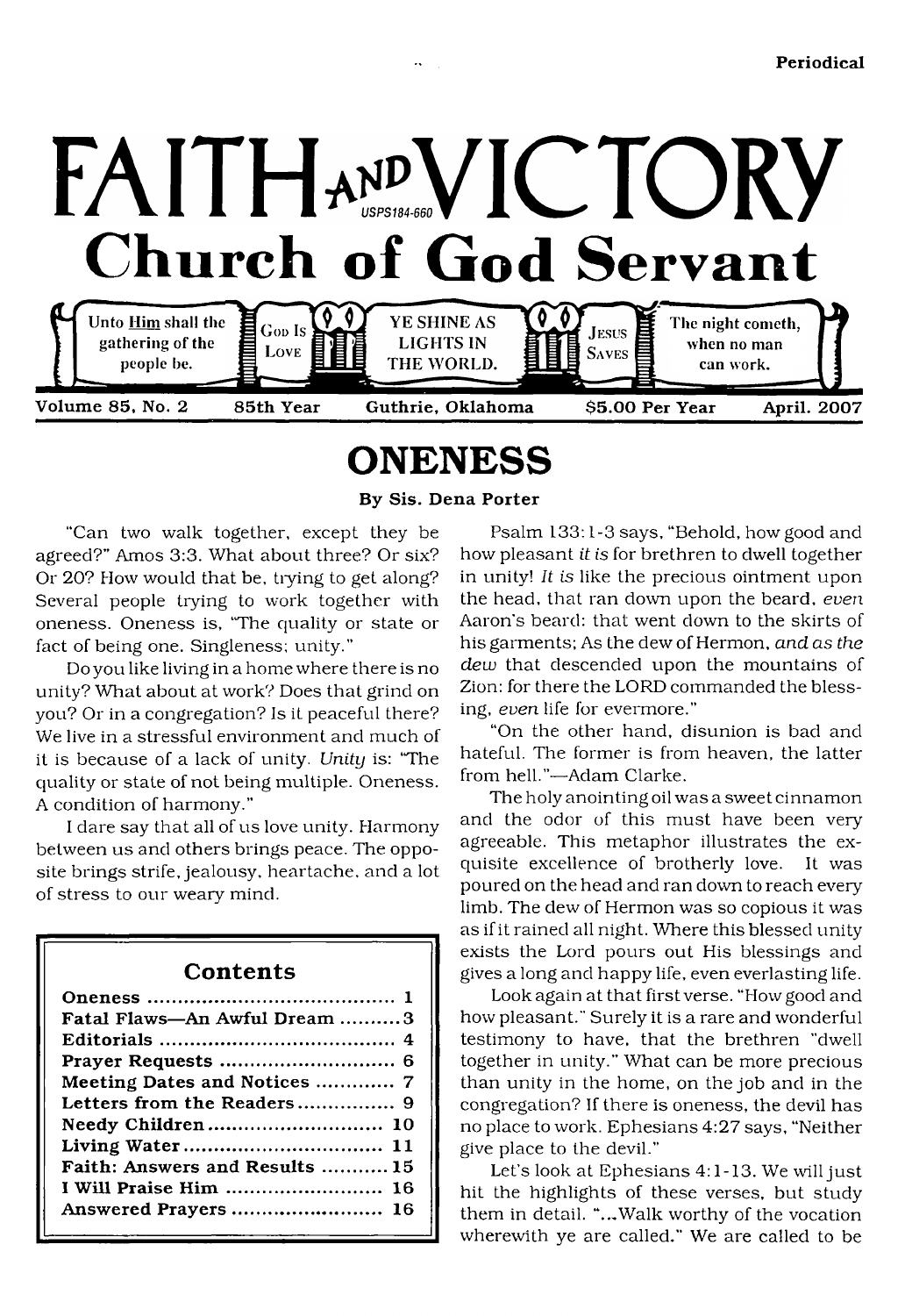**Page Two <b>FAITH AND VICTORY April, 2007** 

saints. That is a high calling and a worthy vocation. But, do we deserve to be called saints? Does the world and the congregation see us as a saint?

"With all lowliness and meekness, with longsuffering, forbearing one another in love; Endeavouring to keep the unity of the Spirit in the bond of peace." We cannot have unity if we are not lowly and meek. We must be willing to suffer long and be merciful with each other. Jesus is our example, and He said, "...for I am meek and lowly in heart:..."

*"There is* one body, and one Spirit, even as ye are called in one hope of your calling; One Lord, one faith, one baptism, One God and Father of all, who *is* above all, and through all, and in you all." **One,** not multiple choices. If we want to go to Heaven, there is **one** way to get there. We must come God's way. Lay our ideas down. If there is friction in the home, job or congregation, be meek and humble. Seek forgiveness. There is only **one** Church—not a lot of factions going to Heaven. In verse seven the writer says, "But unto every one of us is given grace... " Grace for what? To get along. To be **one.**

Verse 11 shows God's plan for the Church, "And he gave some, apostles; and some, prophets; and some, evangelists; and some, pastors and teachers." And He expects them to "dwell together in unity. " It is possible to be in oneness.

Now to sum this portion of Scripture, the writer tells us why God "...set the members every one of them in the body, as it hath pleased him." "For the perfecting of the saints, for the work of the ministry, for the edifying of the body of Christ: Till we all come in the unity of the faith, and of the knowledge of the Son of God, unto a perfect man, unto the measure of the stature of the fulness of Christ."

In Jesus' prayer recorded in John 17:11,21- 22, He prays to His and Our Father, "...Holy Father, keep through thine own name those whom thou hast given me, that they may be one, as we *are.* " And again "That they all may be one; as thou, Father, *art* in me, and I in thee, that they also may be one in us: that the world may believe that thou hast sent me. And the glory which thou gavest me I have given them; that they may be one, even as we are one:" Jesus knew that through the years of time there was the need of being One. One in our ambitions to serve the Lord with nothing between us that could separate us. If there is no unity, the world gets a warped picture of salvation and sees the people as hypocrites.

Galatians 3:28 says, "There is neither Jew nor Greek, there is neither bond nor free, there is neither male nor female: for ye are all one in Christ Jesus." I believe that is what Jesus would tell each of us today if He walked in our midst and saw schisms, rifts and divisions.

How do we bring about a oneness, unity and harmony? On our knees, in humility to one another, forgiving one another as Christ has forgiven us. 1 Peter 5:5-6 tells us,"...Yea, all *of you* be subject one to another, and be clothed with humility: for God resisteth the proud, and giveth grace to the humble. Humble yourselves therefore under the mighty hand of God, that he may exalt you in due time." No big "I's" and little "U's". We are to be completely covered with humility. Not a false humility, but genuine, heart-felt humility. Not like the parent that tells the child to say "I'm sorry," and he says, "I'm sorry," but only because he had to say it. Forgiveness must be sought with real contrition, and the other party must be just as contrite in accepting the apology. We don't want to be "resisted by God," but we want His grace.

Matthew 5:23-24 tells us, "Therefore if thou bring thy gift to the altar, and there rememberest that thy brother hath ought against thee; Leave there thy gift before the altar, and go thy way; first be reconciled to thy brother, and then come and offer thy gift." We have a duty to keep ourselves clear with one another. Only then can there be oneness, unity and harmony.

Continue to study this subject. What does the Bible say about divisions and schisms? Also, look at the words of the songs in our *Evening Light Songs* hymnal. #9, "The Bond Of Perfectness;" #230, "One In Christ" and #509, "We Need Each Other, Brethren." There are many more songs that point us to God's beautiful plan of unity.

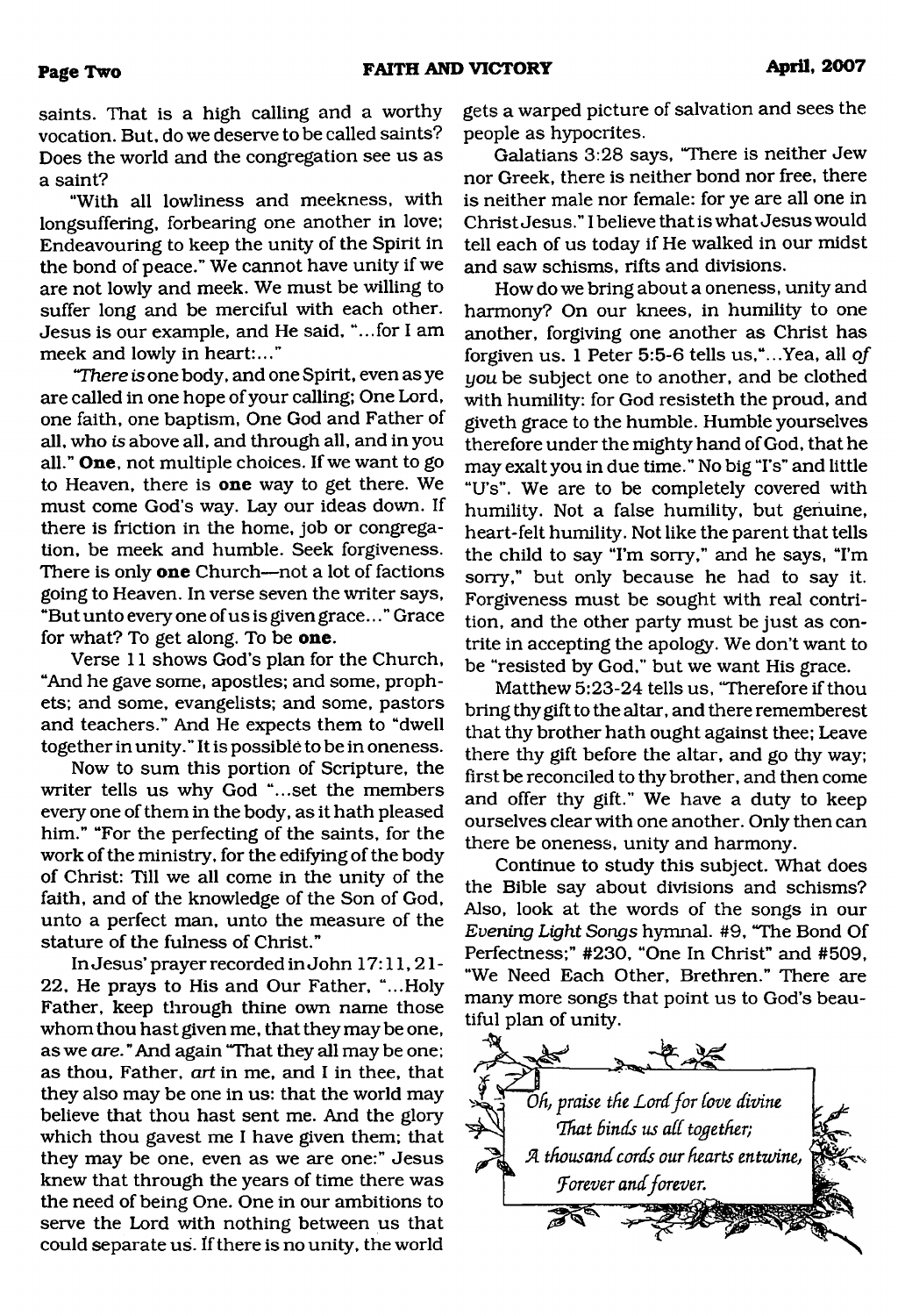# **FATAL FLAWS**

The law of heredity and environment are the two master forces in the organic world. The transmission from parent to child of physical, intellectual, and moral likenesses, or characteristics, has been believed in for centuries; but only of late has the subject been understood and so methodized as to embody any substantial benefit to students who would seek to uplift the human race. It has been proved beyond successful refutation, that children may inherit moral defects from their parents as well as those of a physical nature. Without going into a scientific analysis of the subject, we wish to give a few examples of the awful effects of the law of heredity upon certain individuals, which we trust will cause parents to stop and think seriously before they give consent to acts against their nature which may produce fatal flaws in their offspring.

### **An Awful Dream**

Two boys were born of drunken parents and they both inherited the appetite for strong drink. Both became drunkards, for they could not control that awful thirst for intoxicants. After a few years, one of the brothers came in touch with better influences and finally was led to Christ, and the power of sin was broken. He became a free man, and was called of God to preach the gospel of freedom from every form of habitual and besetting sin. The other one, however, continued on and, finally, dissipated and broken in spirit, was lying upon his death-bed. Kind friends immediately sent for his brother who was a minister, and he arrived the night before the poor man's death. The brother minister, in relating what occurred that night, said that after giving up all hopes of his brother's getting saved, being tired, he relaxed and tried to rest in an easy chair.

It was about two o'clock, and all was still except for the occasional barking of the watchdog or the hoot of the great horned owl, wafting its love-song to its mate. He dropped asleep, and in a dream he saw in the distance a procession of dark-looking objects, which, when they drew nearer, were found to be devils. He watched their maneuvers, and they circled, like a lot of buzzards, over the house where his brother lay

dying. By and by they stopped and appeared to hold a consultation. One of them approached the house, and then returned and made some kind of a report. The minister dreamed that he watched his brother die and saw his soul slowly come out of the body of clay and, seemingly fearing danger, go outside and hide in a coalshed. Suddenly the devils waiting in the air above swooped down and surrounded the house. One of them came into the bedroom and, finding the spirit of the man departed, went out and gave the signal to the rest to be on the watch as evidently the soul of the man was hiding somewhere near by. All started hunting for his poor brother's soul. Soon one devil scented the soul in the coal-shed. The poor soul, finding itself discovered, took to flight with a thousand devils in swift pursuit. He saw them slowly disappearing, when suddenly the nearest devil pounced upon his brother's soul. As it sank its talons deep, the soul uttered a piercing shriek, and they all sank into a darkness that was blacker than midnight.

The dream was so real that it awakened the sleeper, and he jumped from his chair. The lamp had gone out and the room was in darkness. Procuring another light, he found his brother lying dead, with mouth and eyes wide open and a look of awful agony upon his face. It is hard to convince the minister that what he saw was a dream, and he still believes that actual devils came for his poor lost brother's soul. I believe it was only a dream; but since the Bible teaches that angels of Heaven carry the souls of our departing loved ones who die saved, it is only fair to conclude that devils come to claim their own to carry them away into the darkness of that bottomless pit. Language, however, would be inadequate to describe the anguish and awful feelings of remorse of a man in his dying hour who, by reason of willful rejection or careless neglect, closes his earthly life in sin and rebellion against the throne of God. Reader, if you were to die tonight, where would you go and by what kind of angels would you be carried away? Think over this matter seriously, and if not prepared for such an eventuality, begin *now* to prepare to meet thy God. The Lord never turned a deaf ear to a cry for mercy. Call upon Him today and be saved. Do not wait, for tomorrow may never come. —J. Grant Anderson

Taken from *Problems of Eternal Moment*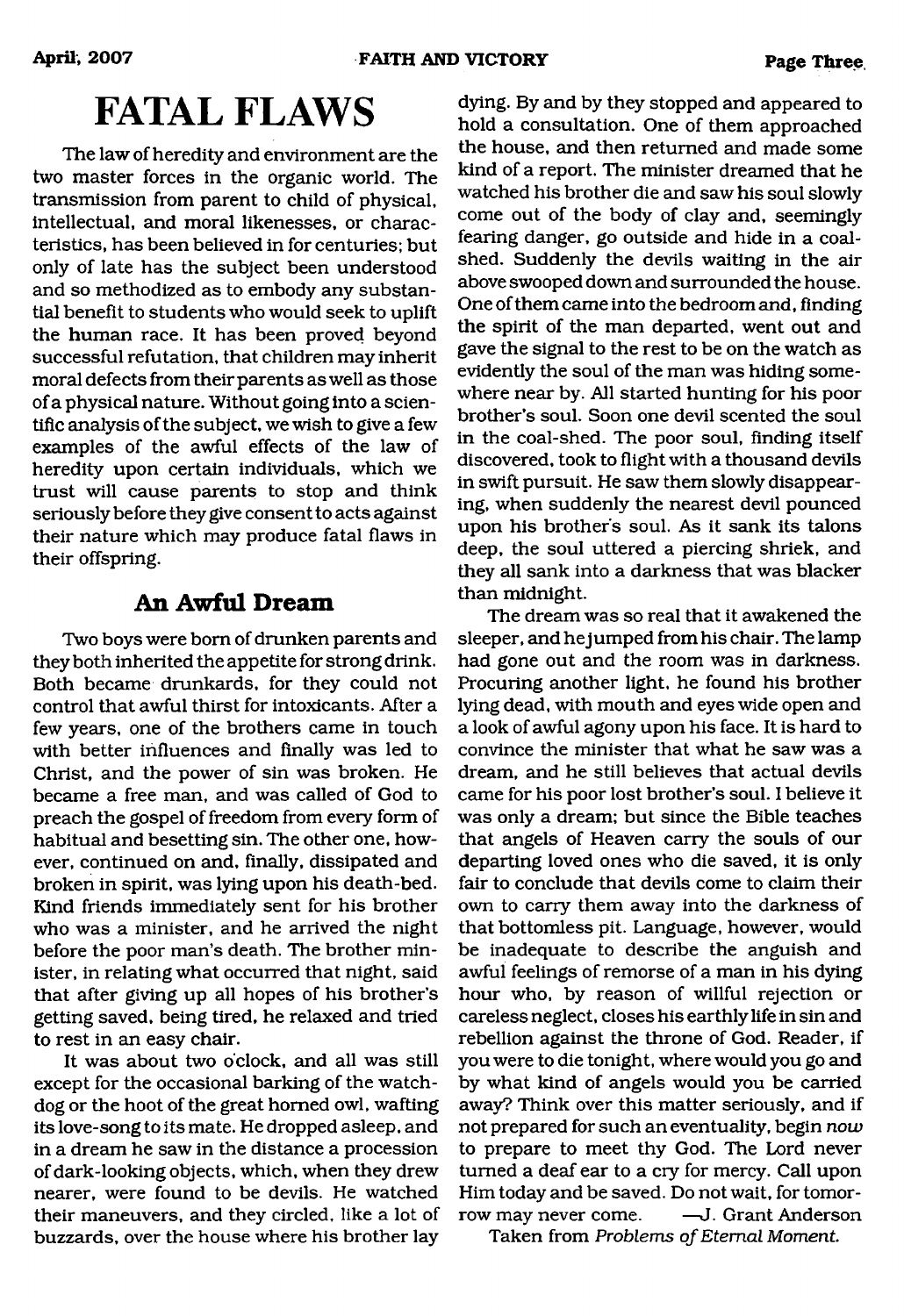## **FAITH AND VICTORY 16 PAGE HOLINESS MONTHLY** -------

This non-sectarian paper is edited and published in the interest of the universal CHURCH OF GOD each month (except August of each year, and we omit an issue that month to attend camp meetings), by Willie Murphey, and other consecrated workers at the FAITH PUBLISHING HOUSE, 4318 S. Division, Guthrie, OK 73044 (USPS184-660).

#### **(Periodical postage paid at Guthrie, OK)**

Notice to subscribers: When you move or change your address, please write us at once, giving your old and new address, and include your zip code number. The post office now charges 75¢ to notify us of each change of address.

Dated copy for publication must be received by the 18th of the month prior to the month of issue.

#### **SUBSCRIPTION RATES**

Single copy, one year......................................................\$5.00 Package of 5 papers to one address, one year ......... \$20.00 Larger quantities are figured at the same rate.

This publication teaches salvation from all sin, sanctification for believers, unity and oneness for which Jesus prayed as recorded in John 17:21, and manifested by the apostles and believers after Pentecost. By God's grace we teach, preach, and practice the gospel of the Lord Jesus Christ-the same gospel that Peter, John, and Paul preached, taught, and practiced, Including divine healing for the body. James 5:14-15.

Its motto: Have faith in God. Its object: The glory of God and the salvation of men: the restoration and promulgation of the whole truth to the people in this "evening time" as it was in the morning Church of the first century; the unification of all true believers in one body by the love of God. Its standard: Separation from sin and entire devotion to the service and will of God. Its characteristics: No discipline but the Bible, no bond of union but the love of God, and no test of fellowship but the indwelling Spirit of Christ.

Through the Free Literature Fund thousands of gospel tracts are published and sent out free of charge as the Lord supplies. Cooperation of our readers is solicited, and will be appreciated in any way as the Bible and the Holy Spirit teach you to do or stir your heart. "Freely ye have received, freely give." Read Ex. 25:2; I Chron. 29:9; II Cor. 9:7; and Luke 6:38.

Freewill offerings sent in to the work will be thankfully received as from the Lord. Checks and money orders should be made payable to Faith Publishing House. All donations are tax deductible.

A separate Missionary Fund is maintained in order to relay missionary funds from our readers to the support of home and foreign missionaries and evangelists.

In order to comply with Oklahoma laws as a non-profit religious work, the Faith Publishing House is incorporated thereunder.

The *Faith and Victory* (USPS184-660) is published monthly, except August, for \$5.00 per year by:

**FAITH PUBLISHING HOUSE P. O. Box 518, 4318 S. Division, Guthrie. OK 73044 Office phone numbers: 405-282-1479, 800-767-1479; fax number: 405-282-6318. Internet address: <http://www.faithpublishing.com>**

**(Periodical postage paid at Guthrie, OK.)**

**Postmaster: Send address changes to:** *Faith and Victory,* **P. O. Box 518, Guthrie, OK 73044.**



"But my servant Caleb, because he had another spirit with him, and hath *Editorials* **followed me fully**, him will I bring into the land whereinto he went; and his

seed shall possess it." Numbers 14:24.

The children of Israel were brought out of Egyptian bondage by the mighty hand of the Lord. Many demonstrations of His wonderful

power accompanied them on their journey to the border of the land that was promised to their father, Abraham. Ahead of them lay a fertile land that was described as "flowing with milk and honey" and it was the intention of the Lord to give them this desirable country as an inheritance. However, when the people who were being led by Moses encountered difficult times, they began to complain. This unseemly behavior became a habit that illustrated their unbelief in God and deeply grieved His heart. Time after time He came to their rescue and gave them water, manna, meat and deliverance from their enemies, yet, their pattern of unbelief continued in spite of His tender mercies. He reproved them and gave them His Law that they might know how to please Him, but their hearts were not willing to follow Him fully. When the twelve spies returned from the Canaan land and reported the giants that inhabited it, the hearts of the people were gripped with fear and they balked at the leadings of the Lord. They were so filled with unbelief that they wanted to stone Joshua and Caleb who encouraged them not to be fearful of the inhabitants for the Lord was with His people. Because of their unwillingness to trust the Lord they were left to wander in the wilderness for forty years until the older people all died except for Joshua and Caleb.

This brings us to an important question to consider. If one will not fully follow the Lord then how will they be able to inherit His promises? In Hebrews 4:9 it says, "There remaineth therefore a rest to the people of God." To enter into this promised rest, people will need to closely follow Him and not draw back in unbelief when obstructions and hindrances beset them. When those around us are complaining and giving vent to their faithless state of mind then we may be influenced to fall into the same condition and displease the Lord. In these times of temptation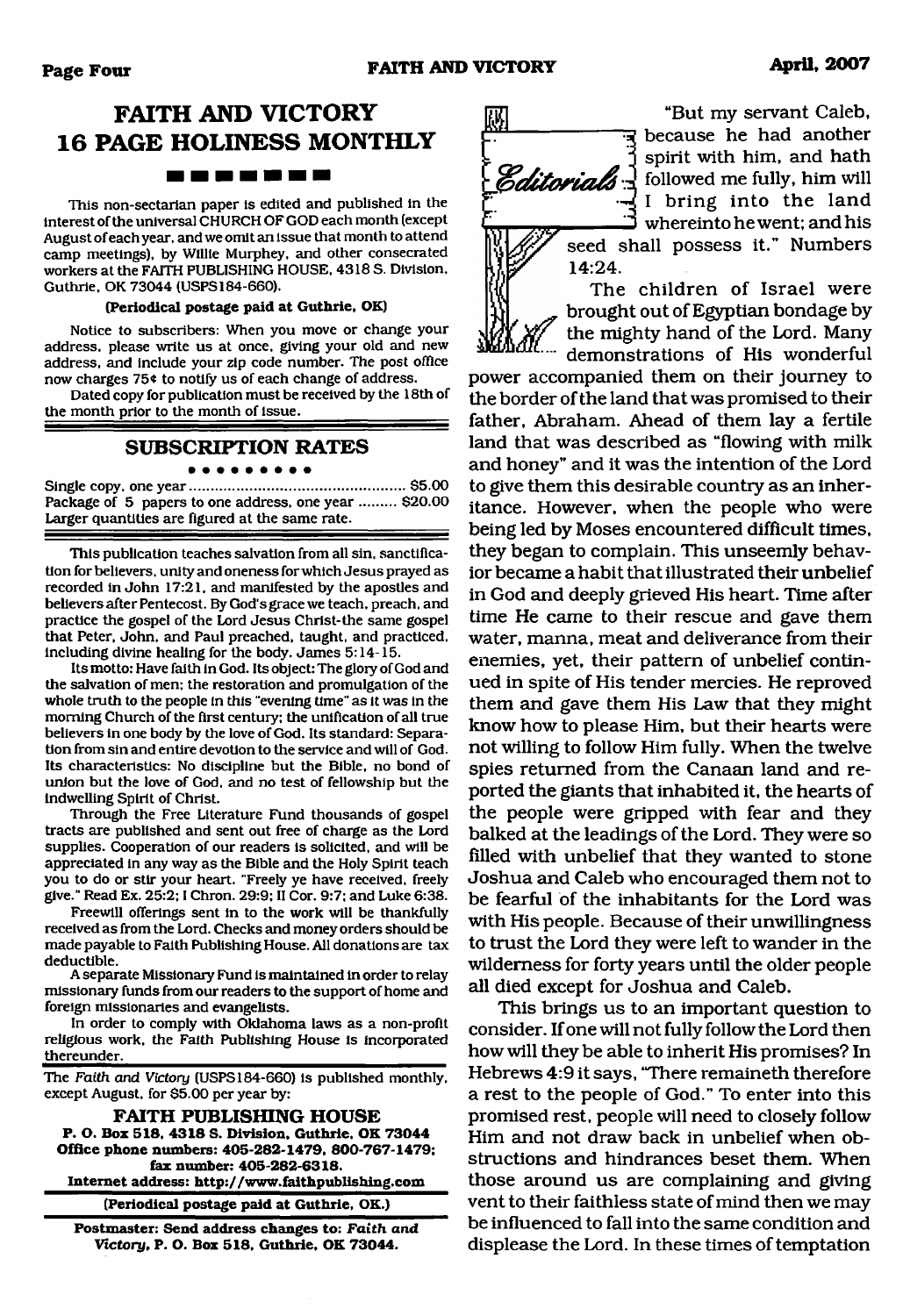let us remember how Caleb "had another spirit with him" and likewise resist the cloud of darkness that would hide from our memory the faithfulness of God.

One can only follow the Lord fully by serving Him with their whole heart each day. Obtaining victory in our daily trials has greater significance than we may realize, for they prepare us for what is ahead. Had the children of Israel made it a daily practice of trusting God in the smaller issues of life, they would not have failed when the time finally arrived to enter the land of Canaan.

It is not hard for others to tell when one is following the Lord with all of their heart. Such a person has made their own interests secondary to His will and those things that are sinful are totally laid aside. Their experience with Him is not up one day and down the next, but their resolve to serve Him is steady. I Corinthians 15:58 encourages God's people to be "steadfast, unmoveable, always abounding in the work of the Lord." The writer then gives the encouragement that your labor is not in vain in the Lord.

It is impossible to follow the Lord without knowing His will. Therefore it requires an effort on our part to seek His will. That knowledge comes from reading, studying and meditating upon His Word, paying attention to the messages that He gives His ministry and sensitively listening to the still small voice of His precious Holy Spirit.

Discerning the voice of the Shepherd is also essential. There are many voices today that are saying, "Lo, here," or "Lo, there," and they are making grand promises of sublime pleasure, eternal security, physical health, financial prosperity or earthly renown. When these voices are examined in the light of God's Word it becomes clear that they do not emanate from the Chief Shepherd. They are false, deceptive voices that must be cleared from our minds for they lead to destruction and bondage.

Once we know the voice of the Master, there is another important step to take. That giant step is being willing to obey. The enemy of our soul will present an array of excuses for not being obedient. He will tell us "The way is too hard," "An easier path is just as good," "Others are not doing it," "The Lord is too loving to require that," "You deserve better than this," "It is not worth the effort," "It is going to hurt too much," "You are going to fail anyway"—anything to keep us from obeying. Isaiah 1:19 says, "If ye be willing and obedient, ye shall eat the good of the land." Satan knows that if we are not obedient we will miss out on the blessings, and he has devoted himself to causing us to disobey. Dear reader, resist these voices! They will destroy you. Summon all of your energy, will power and determination, and take that giant step of obedience. God will meet you in midstride and usher you to glorious victory.

Our heavenly Father desires to build a beautiful, holy temple in your heart, and fill it with the sacred treasures deposited by the Holy Spirit. This gorgeous dwelling place of the Most High must be built exactly to His specifications in order to accommodate His glory. By yielding ourselves completely into the Master's hands this miraculous transformation can take place and be a showpiece of Divine glory. When David was gathering things to build the temple at Jerusalem he said in I Chronicles 29:2, "Now I have prepared with all my might for the house of my God..." and in the ninth verse it spoke of the people saying, "Then the people rejoiced, for that they offered willingly, because with perfect heart they offered willingly to the LORD: and David the king also rejoiced with great joy." Those who fully give themselves to create in their hearts the holy temple of the Lord will likewise rejoice with great joy, for a priceless creation has been wrought. "How wonderful that he would take This poor abode of sin, And wash me in his precious blood, And now abide within!"

We appreciate the mercies of the Lord enabling us to print another edition of the *Beautiful Way* papers and the *Bible Lessons* adult and young people's quarterly. They were mailed March 13 and 15. During the printing of the *Bible Lessons,* a weld came loose on a part of the press that had been previously repaired. While the press lost some minor functions, the Lord helped the part to stay together long enough for our pressman, Bro. Lyndall Sorrell, to finish the printing. We thank the Lord for His goodness. Since that time a new part has been machined that we believe exceeds the original in strength.

The lessons in this quarterly are taken from the book of Hebrews and the titles are: God Speaks to Mankind Through His Son; All Things Put Under Christ, But Not Yet; Jesus Christ,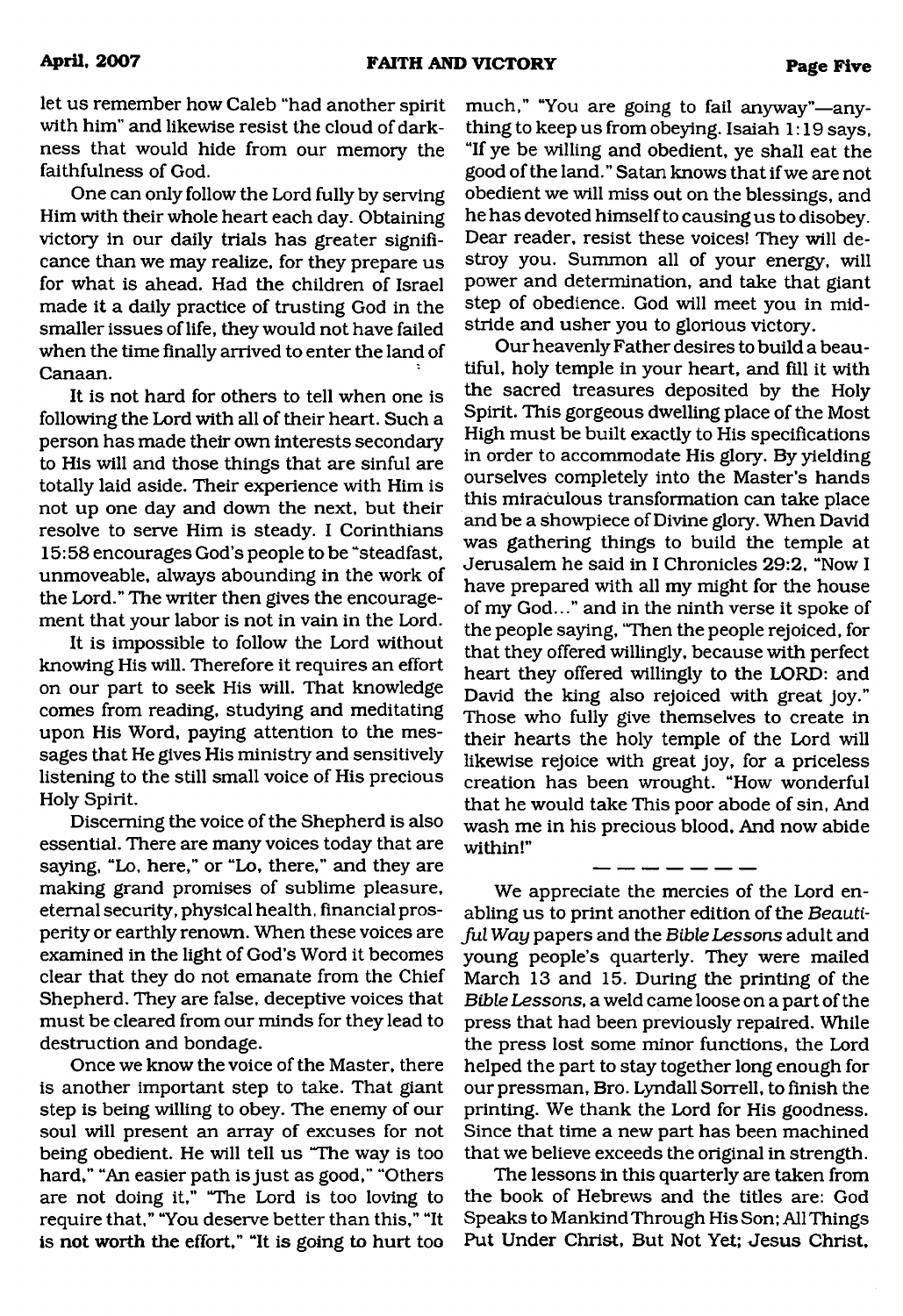The Faithful Son Over His Own House; Beware of an Evil Heart of Unbelief; Entering Into the Rest of Faith; Jesus Christ Our Great High Priest; Laying Hold on the Hope Set Before Us; Jesus Christ Our High Priest Forever; Christ Entering Into the Holy of Holies; Jesus Makes One Sacrifice for Sins Forever; Faith and Patience to Inherit the Promise; What We Are Come To in Christ; and Bearing Christ's Reproach for that City to Come.

The *Beautiful Way* children's papers and the *Bible Lessons* are available from this office for a yearly subscription of \$5.00 each. A single copy of the quarterly is available for \$1.50. You may place an order for them by calling us at 1-800- 767-1479.

Between March 18-21 we went to Enid, OK to take care of some work needed on the property that we own. Upon our return we discovered that our Macintosh computer had quit working. The computer was used for many of the varied duties in my office and this down time has caused us to fall behind in some of these tasks. We do thank the Lord that the hard drives were not injured and the data was not lost.

The symptoms seemed to indicate that the power supply was possibly the problem, but after replacing it the computer still would not operate. After talking to a technician we decided to purchase a replacement, a Power Mac G5.

We located a used one that had been returned from a company lease program and were able to purchase it at about half the price of a new one. There have been several issues to face regarding the compatibility of the advanced operating system the replacement computer uses and how it interfaces with the printer and programs that we have been using. However, the Lord has been good to us and these things have been, or are currently being resolved.

It is comforting to know that in the midst of the changes and trials of life our heavenly Father is watching over us, and in the good times, as well as the hard times, His grace is available to keep and sustain our soul. The song, *He Is With Me Still* has often been a source of strength and blessing. "...But whatever may betide, He is walking by my side...In the sunshine or the shadow, He is with me still." Thank the Lord for the love He has for His children!

—Bro. Willie E. Murphey [wemurphey@yahoo.com](mailto:wemurphey@yahoo.com)



WV—Remember Sis. Melba Powell in prayer, she fell and injured her leg earlier in the year and is still having trouble with it.

MO—Please pray for my burdens that God will lead, guide and help me leave them all in His hand. Christian love, —Sis. Nelva Stanley

SC—Please pray for me, my unsaved children and loved ones. I love the Lord and long to draw close to Him. Your Sister in Christ,

—Lillie J. Russell WA—Remember Sis. Olene Rector in prayer. She is painfully afflicted with arthritis and has other physical needs. My niece, Rachelle Green has been very sick. Also please pray for me, I am having problems with my legs and have recently found out that I have diabetes.

—Sis. Claudia Jerome OH—Rachael Ashby is in need of prayer, she has cancer. I desire prayer for a problem with<br>my feet. – Bro. Eugene Burford -Bro. Eugene Burford ⇔⊛⊜

# **Standing Prayer Requests**

Bro. Carlos Arriaga Sis. Mamie Butcher Sis. Gladys Cashio Sis. Helen Carson Sis. Waneta Creel Sis. Dorall Forbes Sis. Evelyn Fredrickson Bro. Troy Gentry Bro. Lee Hilton Bro. Mark and Sis. Darlene Knight Sis. Juliette Lounds Sis. Melba Powell Sis. Olene Rector Sis. Anna Severs Sis. Cheryl Smith Bro. Michael Smith Bro. Edward and Sis. Gloria Taylor The Mitch Taylor family Sis. Anneta Williamson Sis. Lula Williamson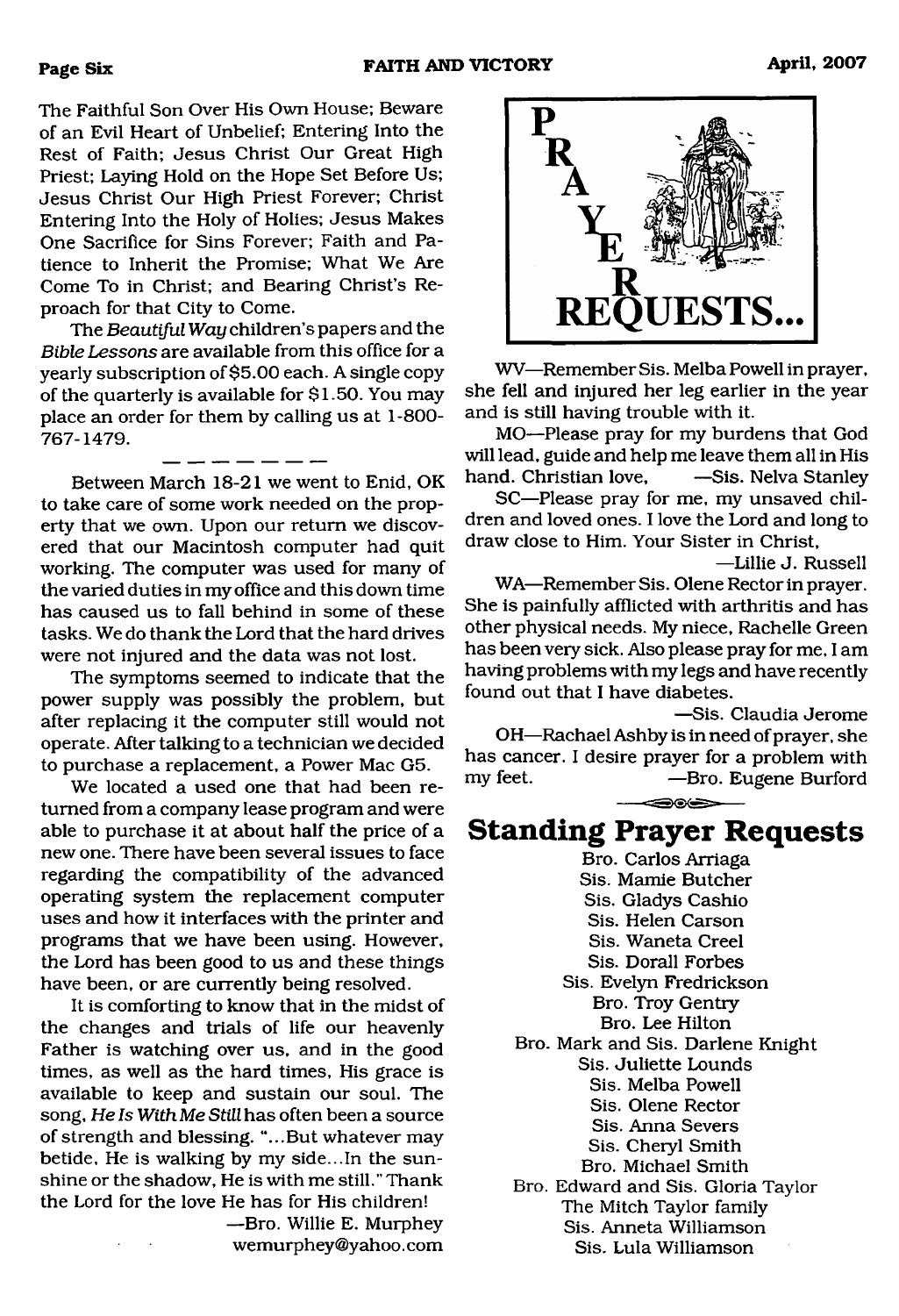### **SPECIAL NOTICES**

#### **BUILDING PROJECT, NEOSHO, MO**

The Saints of the Neosho congregation have been truly blessed by the donation of a plot of ground for the purpose of building a larger chapel. The Lord truly has been gracious to us and has seen our needs. Do pray with us that the old chapel will be sold and the means provided to build the new one. We know God is able to supply all our needs.

Do pray with us, and if the Lord lays it on your heart to help manually or with a donation, we would give God all the glory. Our pastor is Bro. Ed Wilson; Bro. Mike Hightower, chairman of the board of trustees, (417) 451-3636 and Bro. Paul Cole, treasurer, 14190 Newt Dr., Neosho, MO 64850. —Sis. Esther Hightower

#### **FOUR CORNERS (BLUEJACKET, OK) ALL-DAY MEETING**

- -

. ......

The congregation at Four Corners (Bluejacket, OK) would like to announce All-Day Meetings on the second Sunday of each month. We extend to each one a special invitation. How wonderful it is to be with the Family of God and worship the Lord together. It would be such a blessing to us to have visitors!

Sunday School starts at 10:00 a.m. with the regular service following. We will serve dinner and then begin our afternoon service around 2:00 p.m.

If anyone would like to come on Saturday and spend the night, our homes are open and waiting! Welcome! Just call Bro. Ivan Eck (620) 922-3327 or Bro. Randal Bradley (620) 226- 3329 to make arrangements.

#### **EFFECTIVE CHILD EVANGELISM, SAPULPA, OK**

OK.—Dear Saints: I would like for all those who have a heart to evangelize children to come together to learn and share more effective ways to teach them. I want to invite young people also and everyone who wants to be more involved in reaching children for the Lord in our camp meetings, our communities, Sunday School classes, and Bible schools.

The place will be the dining room at the Church of God Chapel in Sapulpa, OK from 10 a.m. - 2 p.m. Saturday, May 12. Please call (918) 247-4579 and let us know if you will be coming. Remember the worth of souls is great in the sight of God. —Sis. Tricia Bell

#### **MEETING DATES**

**Wichita, KS (Spring Meeting)—**April 15-22 **Oklahoma City, OK (Revival Meeting)—**April 25-29 **Webb City, MO (Singing-Revival)**—April 22-25 **Sapulpa, OK (Child Evangelism)**—May 12 **Vanceburg, KY (Spring Meeting)**—May 18-20 **Oklahoma State (Guthrie)—May 25-June 3 Holly Hill, SC (Camp Meeting)**—June 3-10 **Tulsa, OK (Camp Meeting)**—June 10-17 **Green Bank, WV (Camp Meeting)**—June 15-21 **Jefferson, OR (Camp Meeting)**—June 15-24 **Alcoa, TN (Sisters' Retreat)**—June 22-23 **Fresno, CA (Camp Meeting)**—July 1-8 **National (Monark Springs, MO)**—July 20-29 **Myrtle, MO (Camp Meeting)**—August 3-8

----o ■ ----

#### **MEETING NOTICES**

#### **WICHITA, KS, SPRING MEETING**

The Wichita Spring meeting for 2007 will be held April 15-22. We are putting it in God's hands and expecting Him to send ministers and workers as He so chooses. All are welcome and encouraged to attend if possible. We desire to see people saved, sanctified, edified and blessed. Some are in great need of healing, also. Please pray for the success of the meeting.

On Sundays, we will have 11:00 a.m., 2:00 p.m. and 7:30 p.m. services. Monday through Saturday, we will have 11:00 a.m. and 7:30 p.m. services. The chapel address is: 2500 N. Grove. If coming from the South on 1-35, you take Exit 42 (for I-35 and 235). You follow past  $24<sup>th</sup>$  St.; the chapel is the second building in that 2500 block.

If you need to contact someone, you may call Bro. Emmanuel Gracey at (316) 778-1848 or Bro. Theodore McCray at (316) 682-5132.

#### **OKLAHOMA CITY, OK, REVIVAL MEETING**

Lord willing, the 23rd Street Church of God, located at 5900 N.E. 23rd St, Oklahoma City, OK, plans to hold revival services April 25-29. Bro. Larry Abbott has a burden for the meeting. The services will begin nightly at 7:00 p.m. On April 29, Sunday School will begin at 9:45 a.m., Morning Worship at 10:45 a.m. and afternoon service at 2:00 p.m. Dinner will be served following the morning worship service.

All are invited to come be with us, and we look forward to the rich blessings of the Lord anointing the services and causing this to be a precious time of refreshing.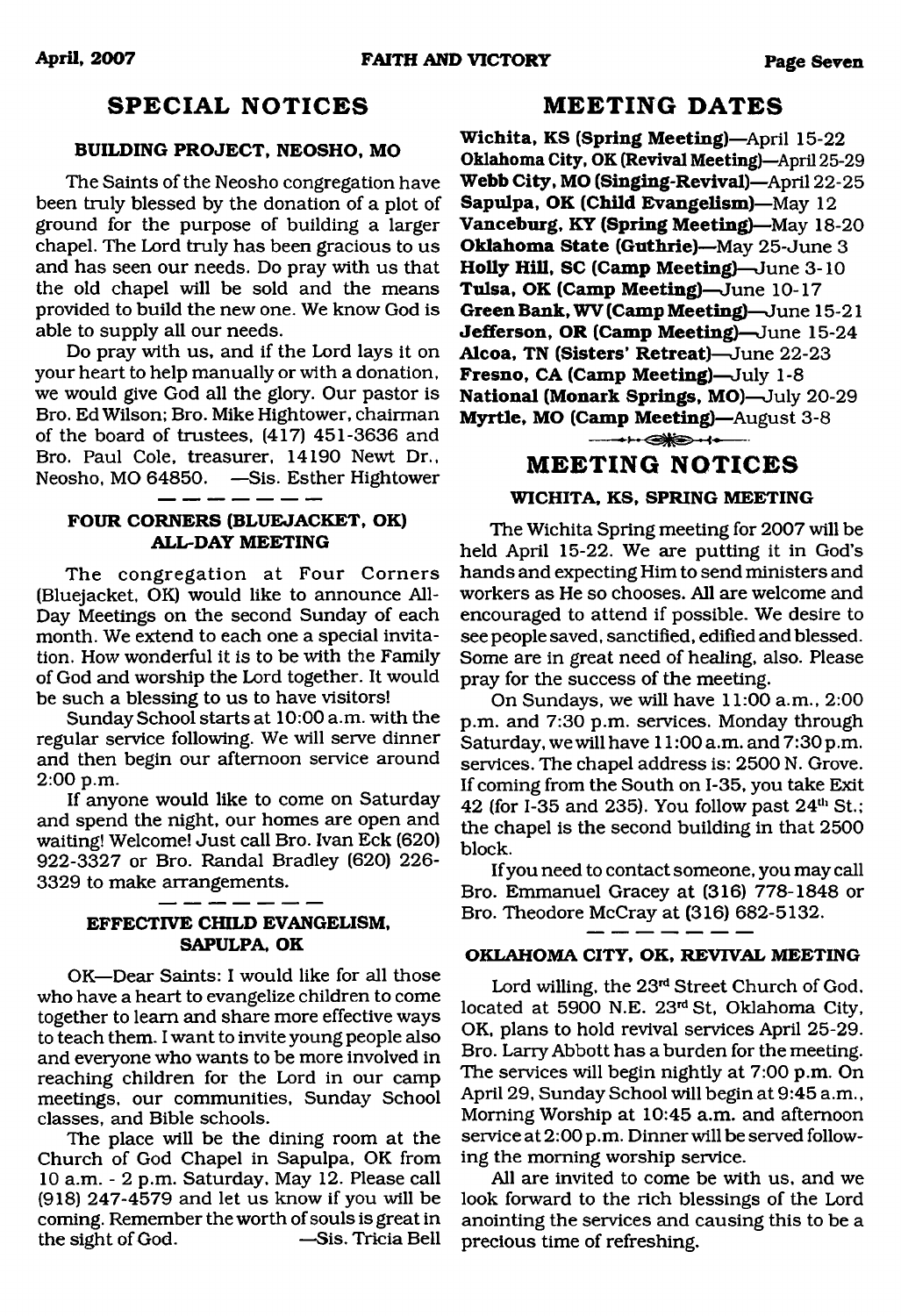For further information contact Bro. Loren Busbee, (405) 478-3860 or Bro. Galen Kelly, (405) 424-8400. The chapel phone is (405) 427- 1223.

#### **WEBB CITY, MO, SINGING**

The congregation at Webb City would like to announce a singing on Saturday, April 21, at 7:00 p.m. We also plan to have a revival Sunday, April 22, until Wednesday, April 25. We are praying that the Lord will send the minister/ ministers of His choosing. Services will be 10:00 a.m. and 6:00 p.m. Sunday, and 7:00 p.m. Monday through Wednesday. Contact information is (417) 237-0010 home. (417) 793-6329 cell, or (417) 793-1700 cell, e-mail [danandanita@earthlink.net](mailto:danandanita@earthlink.net)

Please pray that the Lord will bless this effort for the good of the neighborhood and the congregation.

#### . ... ... ... ... . **VANCEBURG, KY, SPRING MEETING**

The Vanceburg, KY, Church of God congregation, Lord willing, will be holding a spring meeting May 18-20. There will be morning services at 11:00 and an evening service at 7:00. We encourage all who feel burdened to come and support our meeting. The spring meeting is conducted on a freewill offering basis. There will be meals prepared daily on Ruggles Campground in Tollesboro, KY. We are depending upon the Lord to lead and direct in sending the ministers of His choosing. Accommodations will be provided. Please bring bed linens. RV and camper hook-ups will be available. For more information, contact Bro. or Sis. Dallas Cooper at (606) 796-3645 or (606) 202-1572 cell, or the chapel at (606) 796-0882 and leave a message. All are welcome.

—Vanceburg, KY congregation

#### **OKLAHOMA STATE CAMP MEETING**

The annual Oklahoma State Camp Meeting of the Church of God will be held May 25-June 3, at the campground located east off of Sooner Road on Lake View Road. This is a little over four-tenths of a mile south of the intersection of South Division and Sooner Road.

As is customary, the first service will be held Friday evening, May 25, at 7:30, with three services daily thereafter. Early morning prayer services and youth meetings will be held as announced.

An invitation to attend is extended to everyone. Your presence will be appreciated. Provisions will be made for those attending.

The meeting will be operated by freewill offerings. If you would like to make a contribution, you may do so by sending it directly to the state treasurer, Sis. Brenda Wilkins, 1023 E. Prairie Grove Rd., Guthrie, OK 73044.

For further information, contact the pastor, Bro. Stanley Dickson, (405) 260-8822.

#### \_\_\_\_\_ **HOLLY HILL, SC, CAMP MEETING**

We give a cordial invitation to all to attend the 2007 Holly Hill, SC Camp Meeting beginning on Sunday, June 3rd, and continuing through Sunday, June 10th, Lord willing. All are welcome, and we will make accommodations for as many as possible. Anyone planning to attend who needs accommodations should contact Bro. Kevin and Sis. Cheryl Smith at (803) 492-7975 or Sis. Beverly Pratt at (803) 496-3057, so arrangements can be made. Please come, if you can, and if you cannot be here, please pray for God to bless our services.

In Christ's love,

—The Holly Hill, SC Congregation

#### **GREEN BANK, WV, CAMP MEETING**

The annual Green Bank Camp Meeting is scheduled to begin on Friday evening, June 15 and continue through Thursday evening, June 21, Lord willing.

Services will be held daily at 11:00 a.m. and 7:00 p.m. Two meals will be served daily, with breakfast at 9:00 a.m. and the noon meal immediately following morning service. There are no afternoon services scheduled.

All are welcome to attend this meeting. Dorm spaces are available for the young people, as well as rooms and private homes for others. Please bring your own bedding and towels. Come prepared for cool weather. You may want to bring a heater or fan as we have unpredictable weather in June. It would be good if you could call ahead so we can better arrange accommodations. Please provide as much of the following information as possible: name and phone number, date of arrival and departure, number of adults and children in party. However, if you decide to suddenly drop by, you will be welcome. Accommodations will be provided.

The campground is located off Route 28 and 92 in Arbovale. Signs will be posted to direct you to the grounds. Camper hook-ups are also available.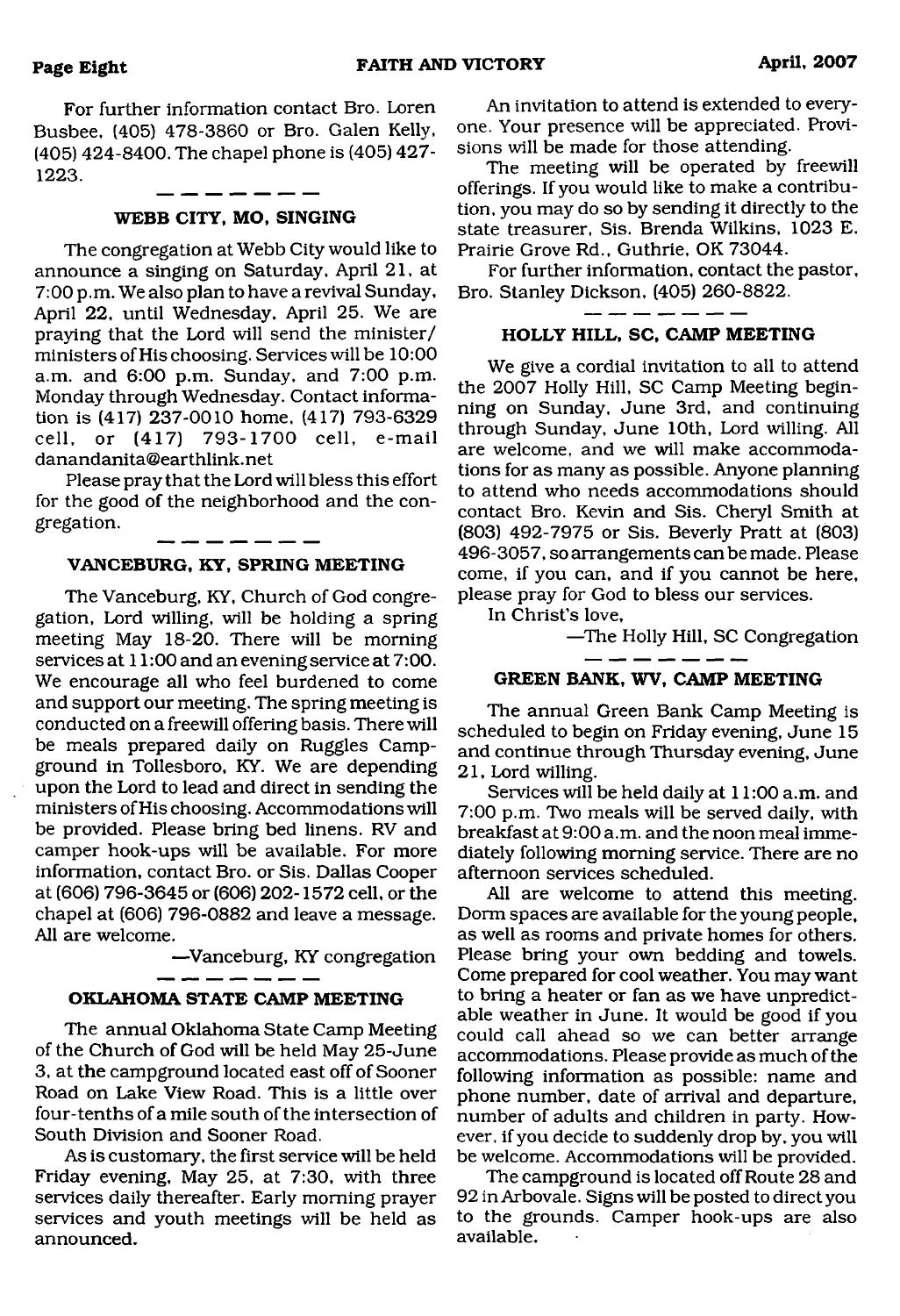For further information, call Bro. Mike Carpenter at (304) 456-3250 or Bro. Jim White at (304) 456-4192.

Come praying that the Holy Spirit will have full reign in this meeting.

#### **JEFFERSON, OR, CAMP MEETING**

Everyone is invited to attend the annual camp meeting in Jefferson, OR. The meeting will start the Friday evening of June 15 and end on Sunday morning, June 24. Service times will be at 10:30 a.m. and 7:30 p.m., and a 2:00 p.m. service on the first weekend and last Saturday. For accommodations or directions, you can reach Bro. Bob Wilson at (541) 327-3621 or Bro. Clifford Smith at (503) 581-4575. Your presence would be a great encouragement to the saints here in Oregon.

#### ALCOA, TN, SISTERS' RETREAT

The 2007 Sisters' Retreat will convene, Lord willing, June 22-23 at the Church of God Chapel located at 322 Lindsey Street, Alcoa, Tennessee 37701.

There will be two full days of sessions. The theme for this year is "Following Those Godly Recipes." The retreat will be supported by freewill offerings. All donations can be sent to the above address.

Accommodations will be provided; however, there are nearby hotels. Please pray that the Lord will have His way and bless this retreat.

For further information, please contact Sis. Mary McDonald (865) 977-6997 or Sis. Carrie Porter (865) 984-2348.



KS—Dear Sister: We are happy to say we are saved and contented in the dear Lord Jesus. I sure love the Truth. God bless each one and I do hope all are well. Remember me in prayer.

In Jesus' love, —Sis. Gertrude Haven

OK—Dear Bro. Willie & Sis. Neta: Greetings of Christian love in the name of Jesus, the One

that loved us and washed us from our sins in His own blood. (Revelation 1:5.) I think of the scripture were Jesus said, "Say not ye, There are yet four months, and *then* cometh harvest? behold, I say unto you, Lift up your eyes, and look on the fields; for they are white already to harvest. And he that reapeth receiveth wages, and gathereth fruit unto life eternal: that both he that soweth and he that reapeth may rejoice together. And herein is that saying true, One soweth, and another reapeth. I sent you to reap that whereon ye bestowed no labour: other men laboured, and ye are entered into their labours." John 4:35-38

I began reading the *Faith and Victory* papers in the year 1941. Someone had it sent to my mother. Many of my loved ones have been blessed by reading it down through the years. Its contents have helped gather much fruit unto life eternal. Many of my loved ones that were blessed by reading it have already passed on to their reward, and many more are still being blessed by the same. I realize this is just one branch of the work of the true Church of God, but it is an effectual one. Christ is the head and as we humbly fill our little place we can be workers together with Him. (II Corinthians 6:1.)

I received much good from the last issue of the *Faith and Victory.* The article about "Nothing" was encouraging. Jesus said, "...for without me ye can do nothing." John 15:5. But with God, "...all things are possible.'' Mark 10:27. We can be made new creatures and be in the numbers that John was able to see in Revelation 7:9-17. There we will be able to offer the sacrifice of Praise to God forever. This will be fruit unto eternal life.

Your Brother in Christ, -T. V. McMillian

MO—Dear Bro. Willie and Sis. Neta: We had a wonderful praise service Sunday morning. (3- 18-07) The Spirit of the Lord was felt among us. There wasn't a sermon, but many sermons of praise. We just ran out of time for all to give their praise because the chapel was full.

I want to give my praise to the Lord and tell how the Lord wonderfully healed me at the Guthrie Assembly Meeting this past December. Often we see the saints go up to be anointed for healing but never hear the results. So, I don't want to keep this to myself.

When I was a child, six or seven, I fell on my head and sustained a bad concussion; Mother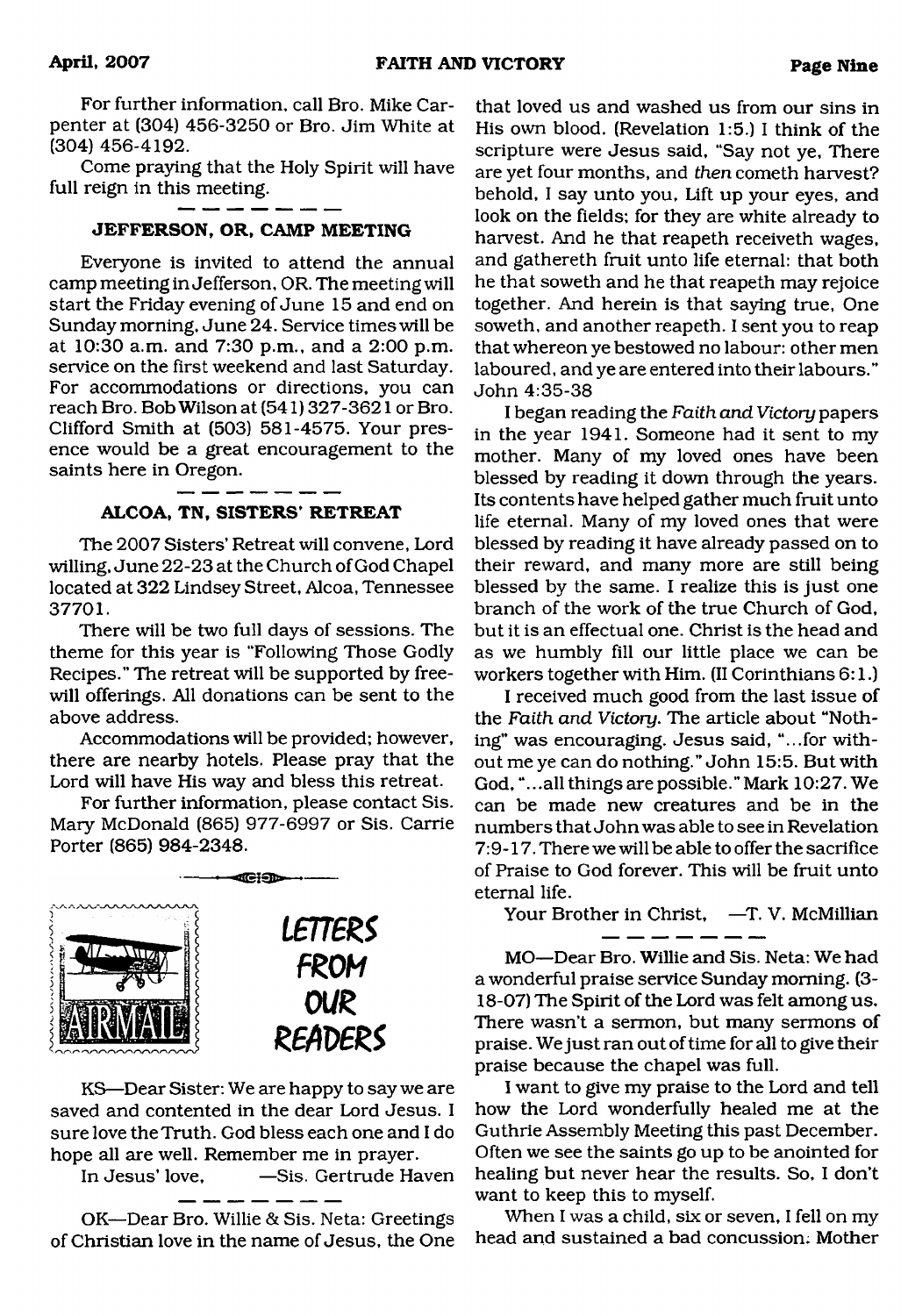and Daddy told me later that they thought they were going to lose me, but the Lord brought me out. When I was 15 years old, I started having many spells of numbness on one side or the other of my whole body. My thinking was numbed also and my vision was blurry. The spells would last around 15 minutes, more or less. I would be weak for awhile and have a headache. I asked a school nurse about it and she said it was from the concussion I had earlier in life. There were blood clots and when they broke, it would cause a mini stroke. During my early adult life I would have them just every once in a while. I became used to them and knew I would come out of it all right. But, as I became older, I seemed to have them more often—every week or two and sometimes twice a week. Also, it seemed to be affect-

ing my memory more and more. I voiced my fears to my daughter, Christi. She reminded me of how the Lord had healed me of many different things. She said, "It may seem after I have studied nursing and what the doctors can do that I would be weaker in faith, but I have seen their limitations and I know

what God can do. I have witnessed too many healings in our family and others to lose my faith in God." She told me she would pray for me and call her brothers to be praying and she wanted me to go to the Guthrie Assembly Meeting and be anointed and prayed for and she knew the Lord would heal me.

I had never thought of being anointed and prayed for, for this condition, but I felt I sure needed to go to the Assembly Meeting because of her faith. I had to get re-scheduled at work to be able to go. It all worked out. I went to be prayed for and explained to the ministers the situation and about Christi's faith, although she is in nursing school to be an RN. They laid hands on me and prayed. I felt like the Lord had heard and answered prayer. I wanted to wait so I would have evidence. Saints, it has been three months and I haven't had one spell since then. I feel well and my memory seems normal now. I do thank and praise my Lord for healing me of that condition. Oh, it is so precious to trust in Him. Saints, keep the faith!

Your sister in Christ, —Esther Hightower

<span id="page-9-0"></span>were Took I am .......

# **Needy Children**

#### **By Sis. Charlotte Huskey**

".. .Suffer the little children to come unto me, and forbid them not: for of such is the kingdom of God." Mark 10:14.

As our plane lifted off the runway at the airport in Culiacan, Mexico, last November, I looked out over the city and wondered how many thousands of people living there did not know God's saving grace. The little church was full every night of the four-day meeting, but that was such a few in comparison to the city's inhabitants. I wiped tears as I thought of where they might spend eternity.

About 40 children attended daily. How eagerly they sang, and when the preaching started they hurried out to listen to their Bible Lesson. I knew there were hundreds more children in that area who were spiritually hungry. According to Child Evangelism Fellowship, threefourths of the world's children are without knowledge of Christ, and the February 2002, Newsletter from World Vision said, "One-third of the world's population is younger than 15. They estimate that more than 80% of the world's young people, totaling 1.4 billion, are growing up in non-Christian settings or non-Christian homes. Approximately 1 million children are estimated to work in the Asian sex trade." What heaviness; thousands may never hear about Jesus. We know that innocent children belong to God. However, I cannot imagine how sad life will be for some of them without having Jesus as their helper. Moreover, what will happen when they become accountable?

Nicolasa was raised in a non-Christian home. She knows it is important for children to understand the message of salvation. Although she teaches 41 second graders every day from 8:00 a.m. to 2:00 p.m., when there is worship at the church she cheerfully takes the children up on the open air, second story of the chapel for a Bible lesson on their level. In addition, every Friday she and others from the congregation go to a suburb and have children's meeting in a vacant lot. Several children and one young man have been saved. The young man was baptized while we were there in November.

One time when I was in Sinaloa, I visited the tomato ranch with Sis. Minerva. We had topark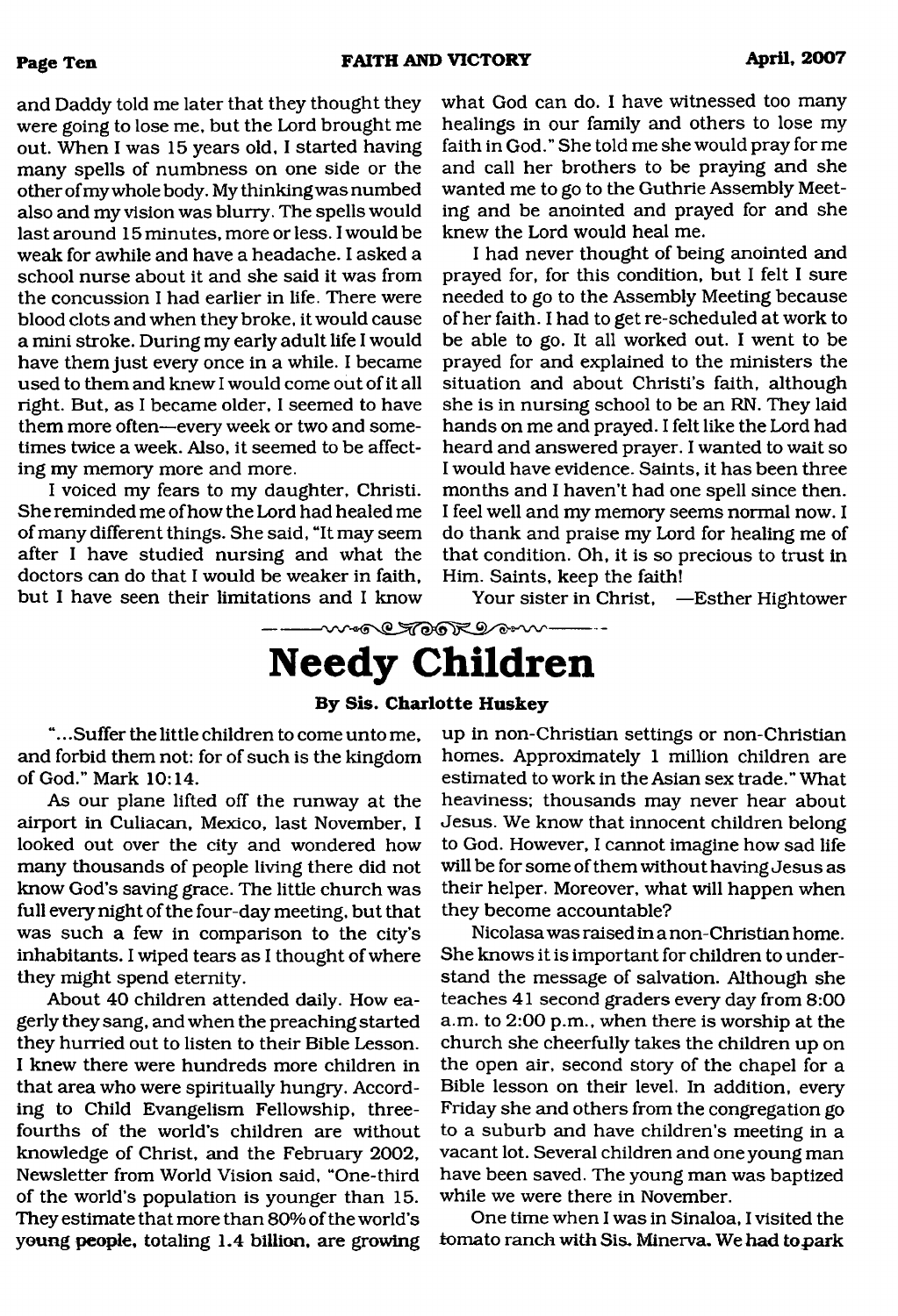on the road beside the irrigation ditch and walk almost a mile into where the workers lived. On one side of a gray-water ditch were beautiful acres of invernaderos, (green houses) ultra modem, and perfect for producing strong healthy plants. On the other side of the ditch were rows and rows of long low cement buildings that housed the 2,000 plus migratory workers. In each 10ft.xl5ft. stall lived one entire family. The stall was one room with a door and one porch the same size, nothing more. The sun beating on the tin roofs made the heat inside unbearable so the porch served as bedroom, kitchen and sitting room. There was a central bathhouse and a place to get water. Among this extreme poverty, bright-faced happy children came running to meet us. Sis. Minerva has been having service at this ranch for about four years with good success.

Each year workers return to their homes in other states and some never come back to Sinaloa, however they carry the truth with them. It is hard to imagine the kind of lives these children will live, but one thing we know; it will be easier with Jesus by their side. Although they know very little doctrine, they know to call on Jesus when they need help.

Before we arrived home from Culiacan, I promised by faith to send \$200.00 each month to Minerva. She is a widow who has two children at home. Her son works and she and the daughter sell in the flea market four days a week to add to his earnings for their living. Throughout the 15 years we have known Sis. Minerva she has consistently worked in bringing people to Christ. We are hoping this offering will help her have more time to teach others about Jesus.

Lionell Hunt in *Handbook of Children's Evangelism* said that 85% of all Christians are saved between the ages of 4-14. It is true that some who get saved will not remain faithful, however, remembering the blessing felt in childhood has caused many to come back to the Lord. A recent study by the Bama Research Group, showed "the probability for young people from ages 14- 18 to be saved is 4%, while adults (ages 19 till death) is 6%." Therefore, it is very important to introduce children to Jesus, for few are saved at a later age.

Another report stated, "There were over 72 million children in the United States, including 23 million preschoolers and 48 million school age children." All these children belong to the Lord while they are innocent, but the following report shows what is happening to children who are not saved in their tender years.

"Every Day in America, 180 children are arrested for violent crimes, 367 children are arrested for drug abuse, 1,328 babies are bom to teen mothers, 4,248 children are arrested, 7,883 children are reported abused or neglected." This information was taken from the Children's Defense Fund, October 30, 2002. What shocking statistics—and it may be worse today. What are we doing to help stay the hand of these grim conditions? Are we helping children around our homes? They are God's little people.

Jesus said, 'Take heed that ye despise not one of these little ones; for I say unto you, That in heaven their angels do always behold the face of my Father which is in heaven. For the Son of man is come to save that which was lost. How think ye? if a man have an hundred sheep, and one of them be gone astray, doth he not leave the ninety and nine, and goeth into the mountains, and seeketh that which is gone astray? And if so be that he find it, verily I say unto you, he rejoiceth more of that *sheep*, than of the ninety and nine which went not astray. Even so it is not the will of your Father which is in heaven, that one of these little ones should perish." Matthew 18:10-14. What are we doing about not letting "one of these little ones perish?" And are we teaching our sons and daughters their duty to the lost children?

Romans 14:7, 11 says, "For none of us liveth to himself, and no man dieth to himself*....As* I live, saith the Lord, every knee shall bow to me, and every tongue shall confess to God." Will there be some children who we could reach for Jesus that will not bow to Him until the Day of Judgment, when it is too late?

Do we believe that "He that believeth and is baptized shall be saved; but he that believeth not shall be damned." Mark 16:16. If so, what are we doing to help others believe in Him? Are we obeying Christ's last commandment "...Go ye into all the world, and preach the gospel to every creature?"

Do not wait! Begin now to help the children around you. Sis. Vera Forbes evangelized children in the apartment complexes. She would stand at intersections where many children passed on their way home from school and gave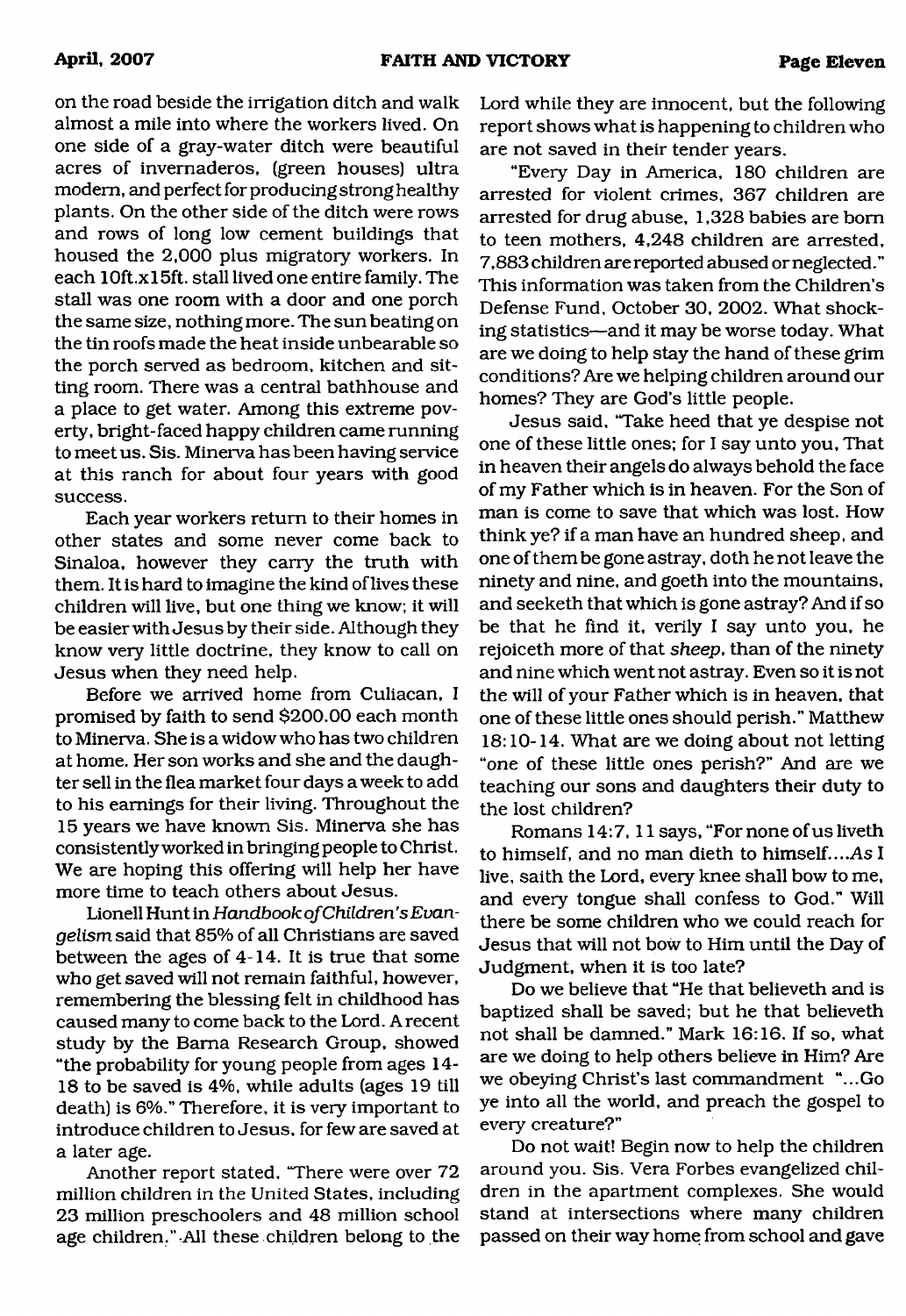#### **Page Twelve FAITH AND VICTORY April, 2007**

out portions of Scripture and character building stories, and then offered to have a Bible class in the children's yard or home. Soon she was having a Bible class once a week in each of five different neighborhoods. The Sunday school at Pacoima, California, where she attended doubled, then tripled in size and kept growing. The church bought a large bus in which to bring the many children to Sunday school.

I believe we could each one invite the neighbor children into our home and bless them with

our love and time while telling them about Jesus, and helping them to memorize Scripture. Eternity alone will manifest the good from these little efforts that we can do.

Daniel Webster said, "If we work upon marble, it will perish; if on brass, time will efface it; if we build temples, they will crumble into dust; but if we work upon immortal souls, and infuse them with principles, with the fear of God and love for others, we engrave on those tablets something that will brighten eternity."

<span id="page-11-0"></span>

#### **By Sis. Connie Sorrell**

#### **The Importance of Natural Water**

Water is essential to life as we know it on the earth. The simple compound of two hydrogen molecules combined with one oxygen molecule, H20, was created by God on the first day of creation. Every living thing—plants, animals and man—must have water to live.

In fact, every living thing has water in it. Your body is about two-thirds, or 65 percent water. A mouse is 65 percent water, too, and an elephant is about 70 percent water. An ear of com is 70 percent water, a potato is 80 percent, and a tomato is 95 percent. So the list could go on and on, proving that God used water to create life for "All things were made by him; and without him was not any thing made that was made." John 1:3.

The Garden of Eden was located by the head of four rivers, which are listed in Genesis 2:11- 14, as Pison, Gihon, Hiddekel, and Euphrates. Adam Clarke's Commentary states that today the Pison could have been the Phasis River flowing to the Black Sea and that the Gihon could be the Araxes River that flows into the Caspian Sea. Archeologists agree that the Hiddekel River is the Tigris River and the Euphrates River is called the same today.

The fertile ground between the Euphrates and Tigris Rivers is called the Cradle of Civilization. The city of Ur, which Abraham left behind, was near the Euphrates River. The Tower of Babel (Babylon) was near the Euphrates, and Nineveh, where Jonah went to preach, was by the Tigris River. All these cities are in the country of Iraq today.

Big cities were built by rivers for three major reasons: (1) water supply for mankind, domestic animals and crops; (2) water transportation for boats and ships to trade with neighboring cities; (3) fish and other food products come from water. Large trading centers grew by oceans or seas, but the salty water of oceans cannot be used for crops or for drinking. People have found ways to desalinate ocean water, but processing adequate amounts for public use requires a lot of energy, which can be expensive.

For a supply of fresh water, mankind has depended on two major sources since the beginning of time. Already mentioned were rivers and lakes, but the second source is underground water veins.

Usually, underground water is pure because the soil makes a good filter. If surface water drains into a well, or if water passes through limestone without filtering properly, then the water may not be useable. In America, there are strict laws and regulations about sewage drains and cesspools to prevent contamination of fresh underground water.

Natural water is just as important to mankind today as it has been since the beginning of time. Scientists claim that we use the same water that was used thousands of years ago because water is recycled over and over again because of the atmosphere and gravity surrounding the Earth. Psalm 135:6-7 states it very well: "Whatsoever the LORD pleased, *that* did he in heaven, and in earth, in the seas, and all deep places.He causeth the vapours to ascend from the ends of the earth; he maketh lightnings for the rain; he bringeth the wind out of his treasuries." Let us praise the Lord for His wisdom in creating the cycle of water for without it we would not have physical life.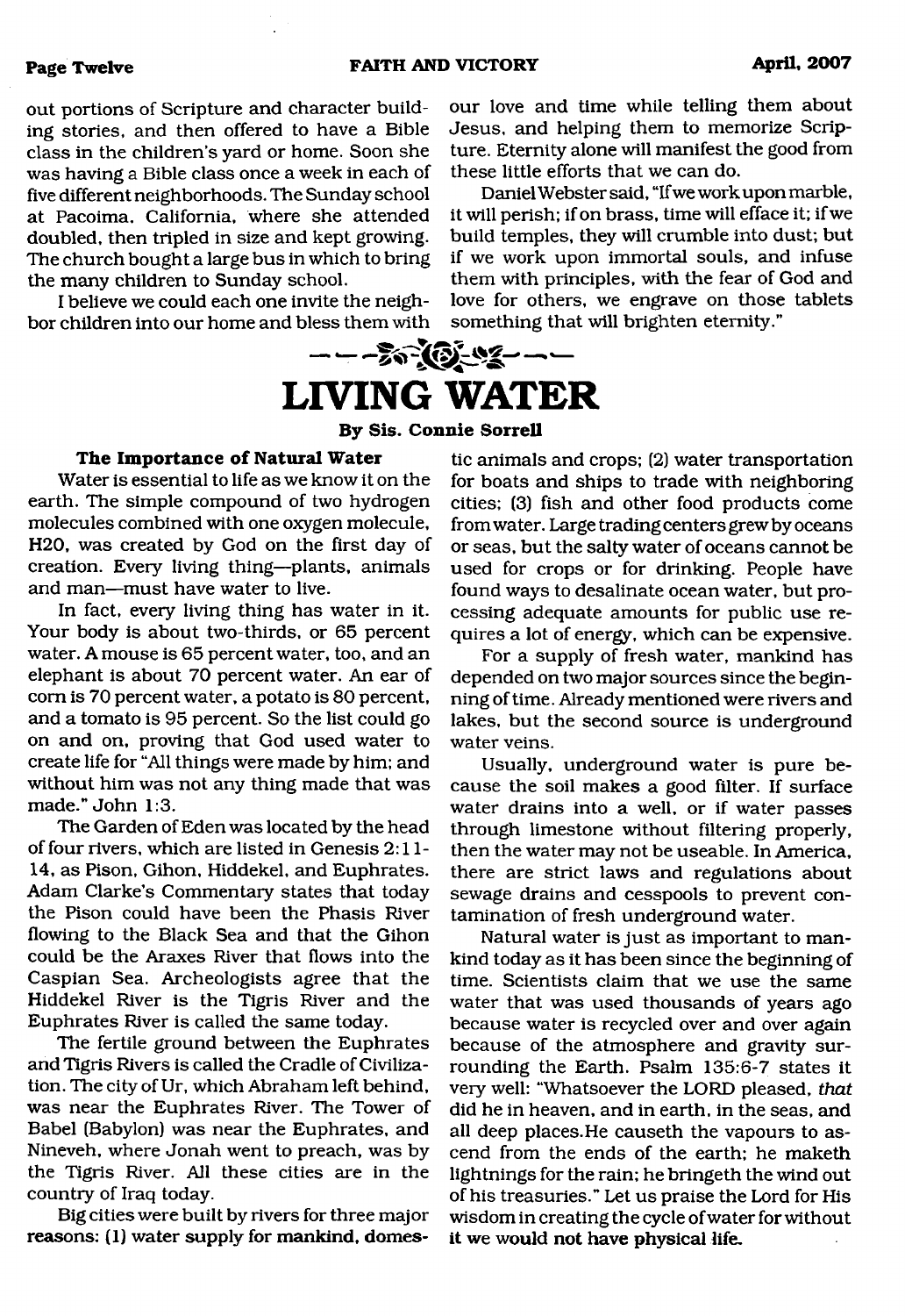#### **Important Biblical Wells and Waters**

Today's Dictionary of the Bible states that water is the most frequently mentioned natural resource in the Bible. Important meetings were made at well sites. Abraham's servant met Isaac's wife-to-be near a well and asked for a drink. Rebekah then watered his camels and found favor with Abraham's servant, with Isaac and with God. (Genesis 24:10-28.)

Later, Isaac had his servants dig out wells that had been his father's wells. Two times the Philistines claimed his wells, and Isaac peacefully gave them to the Philistines. The third well they dug, the Philistines left them alone. Realizing that Isaac was a blessed man of God, the Philistine leader, Abimelech, came to Isaac and wanted to make an oath of peace between them. Isaac had a feast prepared for his enemies near the third well, which they had not taken. (Genesis 26:18-33.)

When Jacob fled from his brother's anger, he went toward Haran which was 400 some miles northeast of Canaan. Tired from his journey, Jacob was visiting with some herdsmen near a well when a lovely young woman came to water her father's sheep at the well. When Jacob heard that she was his uncle's daughter, he quickly rolled the heavy stone from the top of the well, and let her water the sheep. Jacob fell in love with Rachel and she must have liked him for she ran to tell her father, Aunt Rebekah's son needed a place to stay. Thus began a love story told down through hundreds of generations and it all began at a well of water. (Genesis 29:1 -14.)

Reading the life of Moses, we learn that he met his wife-to-be at a well. After fleeing from Egypt, Moses was near a well in Midian when seven young women came to water their father's sheep. Rude herdsmen drove the girls away, but Moses defended them and helped them water their flocks. Arriving home early, they told their father that a young Egyptian had helped them at the well. Moses was then invited to stay at Reuel's tent, and in time Zipporah, one of his daughters, became the wife of Moses. (Exodus 2:15-22.)

One time when the town of Bethlehem was captured and controlled by the Philistines, David and his men were camped in the caves of the hills nearby. "And David longed, and said, Oh that one would give me drink of the water of the well of Bethlehem, which *is* by the gate! And the three mighty men brake through the host of the Philistines, and drew water out of the well of

Bethlehem, that *was* by the gate, and took *it,* and brought *it* to David: nevertheless he would not drink thereof, but poured it out unto the LORD. And he said, Be it far from me, O LORD, that I should do this: *is not this* the blood of the men that went in jeopardy of their lives? therefore he would not drink it...." II Samuel 23:15-17.

The well of Bethlehem and Jacob's well are still important land marks today, and still have water in them. Jacob's well is about 75 feet deep and widens as it goes down into the soft limestone base. Through A.D. centuries, monuments and chapels have been built and destroyed over these wells so that archeologists can't find the original circular stone tops. The opening of Jacob's well is now about fifteen steps below the surface of the earth, but the structured shaft is still intact. (*The New International Dictionary of Biblical Archaeology*)

It was at Jacob's well that Jesus met the woman of Samaria and asked for a drink (John 4:1 -26) Remember what she said to Jesus when he told her he would give her a drink? "The woman saith unto him, Sir, thou hast nothing to draw with, and the well is deep: from whence then hast thou that living water? Art thou greater than our father Jacob, which gave us the well, and drank thereof himself, and his children, and his cattle?" From this passage we know that the well is ancient, still in service, and very deep. The refreshing water from this well was part of the blessing inherited with the land given to the children of Israel. Though modem technology has improved the methods for digging wells and the way they are used, they continue to be very important to the survival of life in Israel today.

#### **Spiritual Water**

When Jacob was fleeing from Esau, he laid down one night using a stone for his pillow. He had a dream about angels ascending and descending on a ladder suspended between Heaven and earth. God spoke to him and blessed him and his promised descendants. It was such an encouragement to Jacob that after he woke up, he took his pillow stone, made it an altar, and poured oil on it. Around 20 years later, Jacob with his family visited this same place he had named Bethel. Again God renewed his covenant with Jacob, changing his name to Israel. "And Jacob set up a pillar in the place where he talked with him, *even* a pillar of stone: and he poured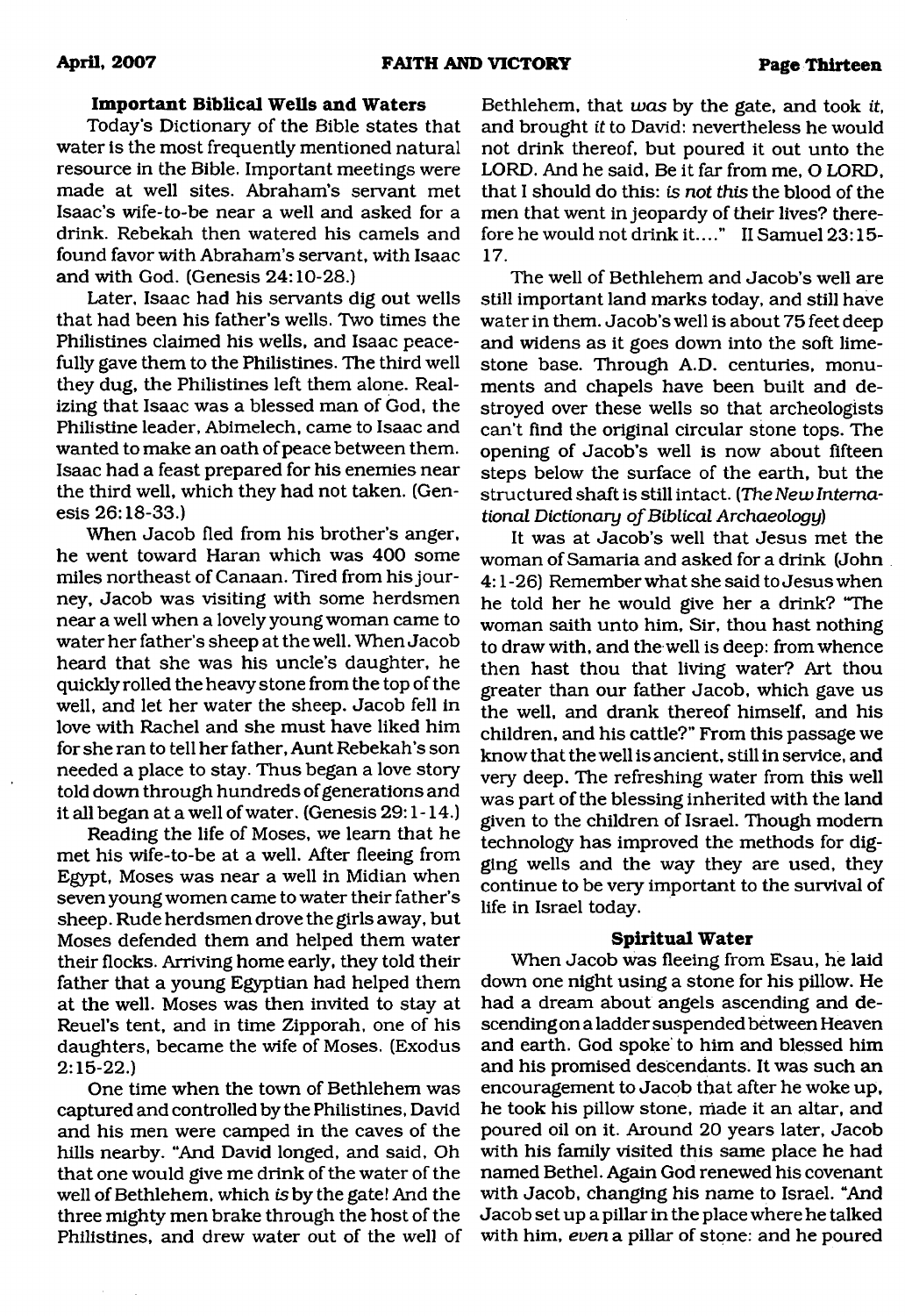a drink offering thereon, and he poured oil thereon." Genesis 35:14. It does not say specifically what the drink offering was, but *Adam Clarke's Commentary* states that it was water, a precious economy in the wilderness. Later, Moses instituted the drink offering as wine, the fruit of the vine. (Exodus 29:40; Leviticus 23:13.) As mentioned previously, King David poured out a drink offering of water to the Lord like his forefather, Israel.

This was a shadow of the living water that Jesus spoke about to the woman at Jacob's well. Jesus was soon to give His body as an offering for sin. On the cross, when the soldier pierced the side of Jesus, blood and water poured out. (John 19:34.) This signified two facts: That the physical body of Jesus was dead; and that spiritually "Out of his belly flowed rivers of living water." (John. 7:37-39.) Through this flow of blood and water comes the cleansing from sin to everyone who believes and purifies his heart. It was prophesied by Ezekiel (47:1) and Zechariah who proclaimed "And it shall be in that day, *that* living waters shall go out from Jerusalem; half of them toward the former sea, and half of them toward the hinder sea: in summer and in winter shall it be." Zechariah 14:8. This is to say that the plan of salvation shall be preached in every country where people do not know about Jesus and where people are thirsty for more Truth. The flow of salvation will not stop in times of prosperity nor during persecution. From generation to generation, whosoever is thirsty for God can come, wash and drink at this fountain flowing from Emanuel's veins. (Matthew 5:6.)

Not only does this river of living water cleanse, but it also heals. As a saved believer, one can trust in God for physical and emotional healing. In I Peter 2:24 it is written "...by whose stripes ye were healed." The power of the blood of Jesus will minister to the whole person if their heart will trust Him. There is no limit to this living water that has never stopped flowing for 2000 years. We still enjoy the peace, love and joy that it brings just like those who are now enjoying the pleasures of Heaven.

However, let us recall what Jesus said about Hell, which is the other eternal destination. He said: **"There was** a certain rich man, which was clothed in purple and fine linen, and fared sumptuously every day: And **there was** a certain beggar named Lazarus,... And it came to pass, that the beggar died, and was carried by

the angels into Abraham's bosom: the rich man also died, and was buried; And in hell he lift up his eyes, being in torments,..." Remember what the rich man wanted? "And he cried and said, Father Abraham, have mercy on me, and send Lazarus, that he may dip the tip of his finger in water, and cool my tongue; for I am tormented in this flame." Luke 16:19-24. Was it possible for the rich man to get a touch of water? No, he is still thirsty today, for Jesus made it clear that was part of the torment—continual burning and thirst without any satisfaction. Remember that life on earth needs water to live, but in Hell there will be no life, just an existence and conscious awareness of no hope. We can't imagine the awfulness of Hell because we supply our bodies with water when it demands a drink, and we can go to Jesus when our soul craves the Living Water that brings peace with God.

Just as life must have water, so our souls should daily drink from the Word of God, and communicate with Him in prayer. The more we drink from His Fountain of Life, the less we want of the world. Trials and tests will only make a child of God thirst more for His love. Someday we will rejoice with the faithful saints, for in Revelation 7:17, we read. "For the Lamb which is in the midst of the throne shall feed them, and shall lead them unto living fountains of waters: and God shall wipe away all tears from their eyes." Laughter will replace crying for there won't be any shedding of tears where Jesus is. In Revelation 22:17, the invitation is given: "And the Spirit and the bride say, Come... .And let him that is athirst come. And whosoever will, let him take the water of life freely." The Water of Life is the only thing that will truly satisfy the thirsting of the human soul.

This well of water is also termed a "river of water of life." It flows from God and must flow back to God. It is a circulation like unto the blood of life of the human body. It is the heart that propels the blood through the body. The heart not only has a propelling power, but has also a suction power—drawing the blood back to it, and the blood, by its thus constantly flowing through the heart, is kept pure. If any artery be opened and the blood be allowed to flow out and waste upon the earth, there will soon cease to be any inward flow. The river of life and peace flows from God, and must flow back to Him in prayer and praise and good deeds to our fellow-man: thus our souls are kept pure.  $-C. E.$  Orr

---- — -----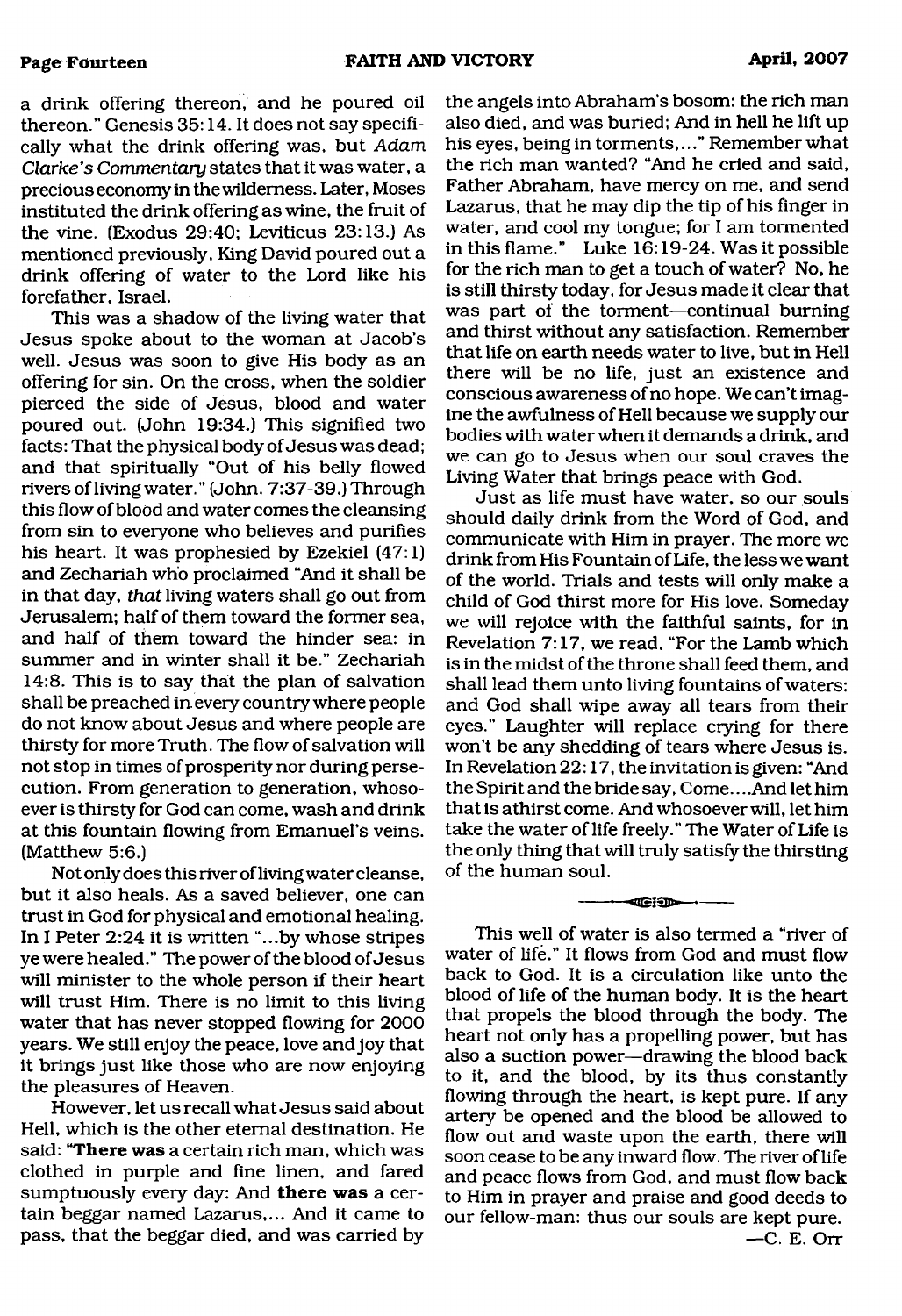# <span id="page-14-0"></span>**FAITH: ANSWERS AND RESULTS.**

- The Leper—"...Lord, if thou wilt, thou canst Result—"And as he was now going down, his make me clean."
- Jesus—"...I will; be thou clean...."
- Result—"...And immediately his leprosy was cleansed."
- The Woman—"...If I may touch but his clothes, I shall be whole."
- Jesus—"...Daughter, thy faith hath made thee whole; go in peace, and be whole of thy plague."
- Result—"And straightway the fountain of her blood was dried up; and she felt in *her* body that she was healed of that plague."
- Centurion—"...Lord, my servant lieth at home sick of the palsy, grievously tormented."
- Jesus—"...I will come and heal him."
- Result—"...And his servant was healed in the selfsame hour."
- Gentile Woman—"...Have mercy on me, O Lord, *thou* son of David; my daughter is grievously vexed with a devil." "...Lord, help me."
- Jesus—"...It is not meet to take the children's bread, and cast *it* to dogs."
- The Woman—"...Truth, Lord: yet the dogs eat of the crumbs which fall from their masters' table."
- Jesus—"...O woman, great is thy faith: be it unto thee even as thou wilt...."
- Result—"...And her daughter was made whole from that very hour."
- Faith—"And when the men of that place had knowledge of him, they sent out into all that country round about, and brought unto him all that were diseased;"
- Result—".. .as many as touched were made perfectly whole."
- The Beggar—*"...Thou* son of David, have mercy on me."
- Jesus—"...Go thy way; thy faith hath made thee whole...."
- Result—"...And immediately he received his sight,..."
- The Nobleman—"...Sir, come down ere my child die."
- Jesus—"...Go thy way; thy son liveth...."
- Faith—"...And the man believed the word that Jesus had spoken unto him, and he went his way."
- servants met him, and told *him,* saying, Thy son liveth. Then inquired he of them the hour when he began to amend. And they said unto him. Yesterday at the seventh hour the fever left him. So the father knew that *it was* at the same hour, in the which Jesus said unto him, Thy son liveth: and himself believed, and his whole house."
- Faith—"...Aeneas, Jesus Christ maketh thee whole: arise, and make thy bed...."
- Result—"...And he arose immediately."
- Faith—A man who had never walked.—"... The same heard Paul speak: who stedfastly beholding him, and perceiving that he had faith to be healed, Said with a loud voice, Stand upright on thy feet...."
- Result—"...And he leaped and walked."

—J. W. Byers

| APTと記念 将選 |                                                                                                           |  |  |
|-----------|-----------------------------------------------------------------------------------------------------------|--|--|
|           | Bible                                                                                                     |  |  |
|           | ssons<br>\\\/////                                                                                         |  |  |
|           |                                                                                                           |  |  |
|           | Beholding as in a glass the glory of the Lord,<br>we are CHANGED'' II Cor. 3:18                           |  |  |
|           | Subscription Order<br>Please send____________copy/ies of the<br>Bible Lessons quarterly to:               |  |  |
|           | Name<br>Address__________________                                                                         |  |  |
|           | City_________________State_____Zip_                                                                       |  |  |
|           | Phone                                                                                                     |  |  |
|           | Subscription rate: \$1.50 per copy per<br>quarter; or \$5.00 per copy for one year<br>(issued quarterly). |  |  |
|           | Please find enclosed payment in the<br>amount of \$                                                       |  |  |
|           | Mail to:<br>FAITH PUBLISHING HOUSE<br>P.O. BOX 518                                                        |  |  |
|           | GUTHRIE, OK 73044<br>4707                                                                                 |  |  |
|           |                                                                                                           |  |  |